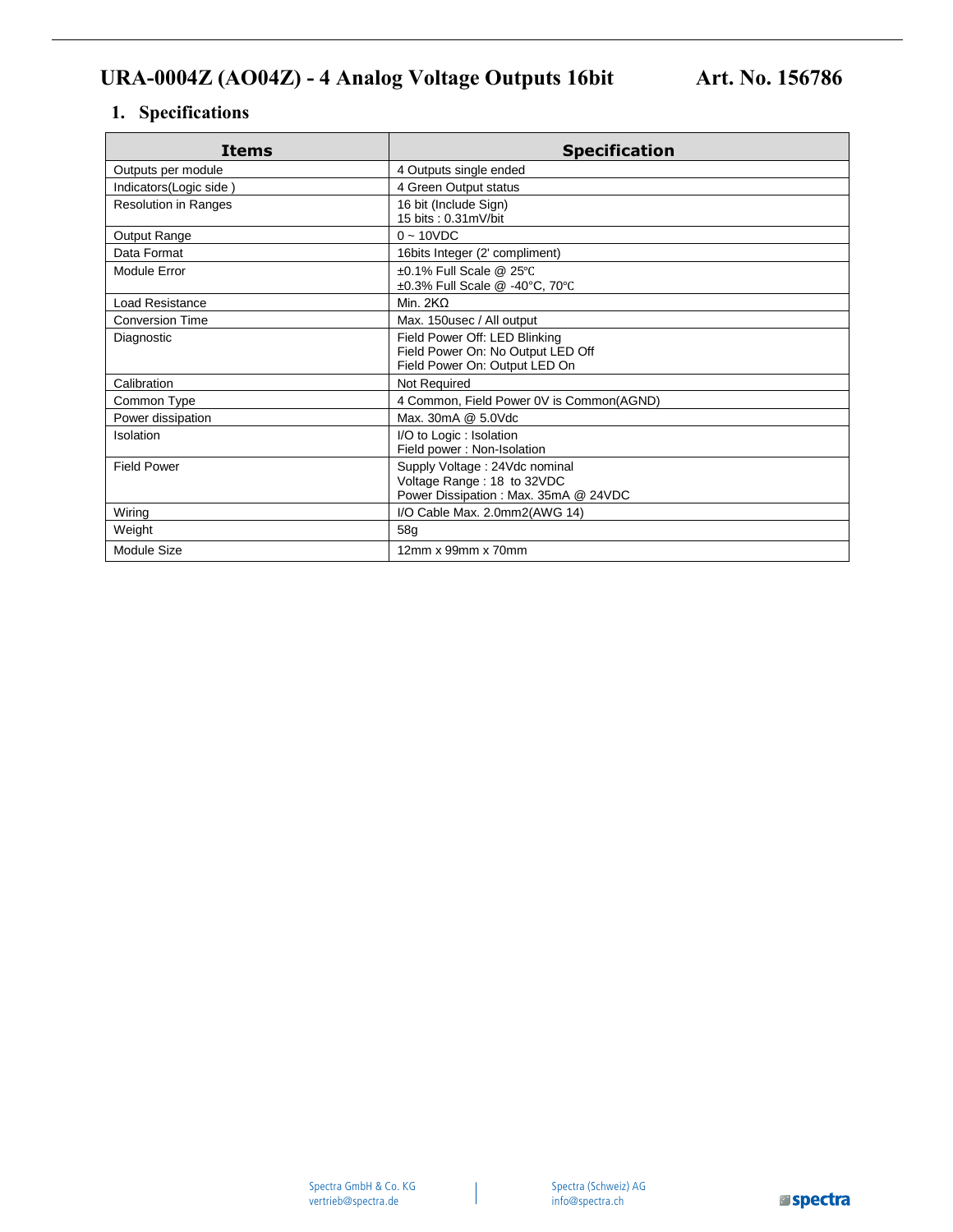**2. Wiring Diagram** 



| Pin No. | <b>Signal Description</b> | Pin No. | <b>Signal Description</b> |
|---------|---------------------------|---------|---------------------------|
| 0       | Analog Output 0           |         | Analog Output 1           |
|         | Analog Output 2           | З       | Analog Output 3           |
| 4       | Output Common(AGND)       | C       | Output Common(AGND)       |
| 6       | Output Common(AGND)       |         | Output Common(AGND)       |
| 8       | Field Ground              |         | Field Ground              |